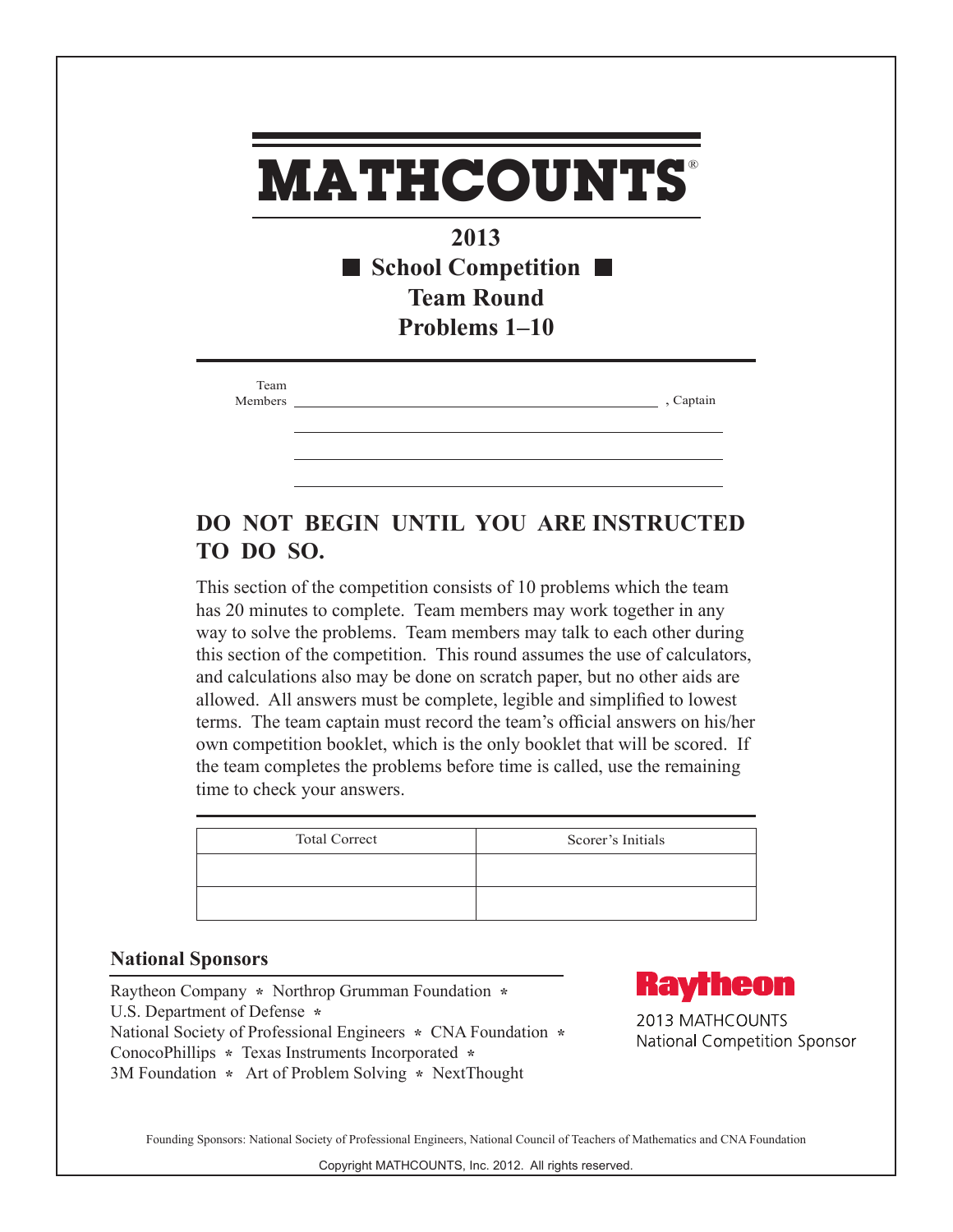| coins<br>1.            | Using only quarters and dimes, what is the least number of coins that would<br>give Sally a total of \$7.15?                                                                                                                                                                                                                                                               |
|------------------------|----------------------------------------------------------------------------------------------------------------------------------------------------------------------------------------------------------------------------------------------------------------------------------------------------------------------------------------------------------------------------|
| 2.<br>$\mathbb S$      | This table shows the items on the equipment lists submitted to sponsors by two<br>softball teams.<br>Girls' Team<br>Equipment<br>Boys' Team<br>12<br>15<br><b>Bats</b><br><b>Balls</b><br>45<br>38<br>15<br>17<br>Gloves<br>Each bat costs \$80, each ball costs \$6 and each glove costs \$60. What is the<br>total cost of all the equipment requested by the two teams? |
| 3.<br>pigs             | Using 10 pounds of grain, how many pigs can be fed along with 20 chickens<br>provided that one pound of grain can feed five chickens or one pound of grain<br>can feed two pigs?                                                                                                                                                                                           |
| 4.<br>revolu-<br>tions | If a tire has a radius of 8 inches, how many revolutions will it take to travel<br>100 yards? Express your answer to the nearest whole number.                                                                                                                                                                                                                             |
| 5.                     | The denominator of a fraction is one more than seven times its numerator. If<br>three is added to the numerator and seven is subtracted from the denominator,<br>the resulting fraction is equal to $\frac{3}{8}$ . What is the original fraction?                                                                                                                         |

Copyright MATHCOUNTS, Inc. 2012. All rights reserved. 2013 School Team Round